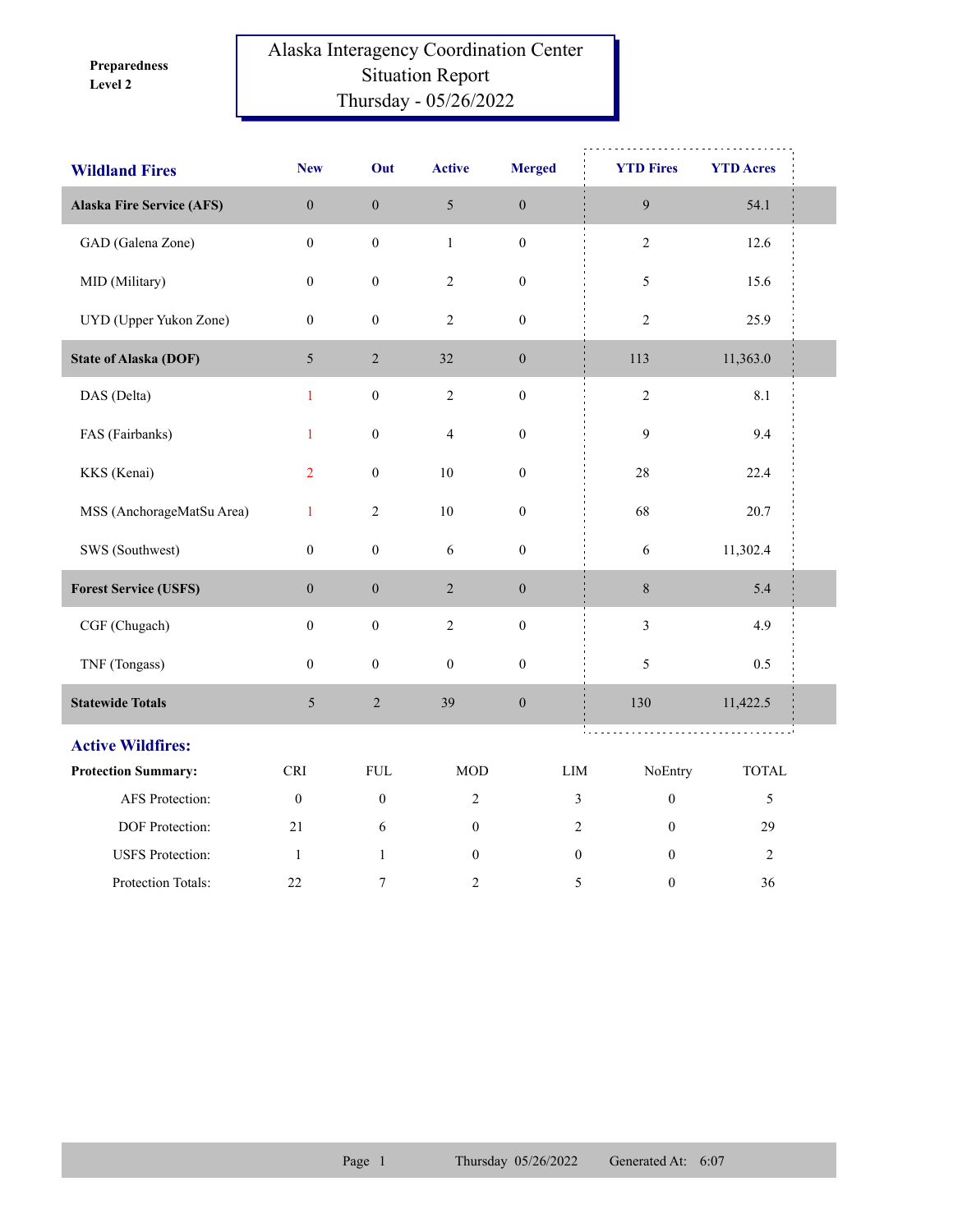## **Active Fires Status Summary**

|                         | Staffed           |                     | Unstaffed       |                   |  |  |
|-------------------------|-------------------|---------------------|-----------------|-------------------|--|--|
|                         | Contained $(S/C)$ | Uncontained $(S/U)$ | Contained (U/C) | Uncontained (U/U) |  |  |
| AFS Protection:         |                   |                     |                 |                   |  |  |
| <b>DOF</b> Protection:  |                   |                     | 28              |                   |  |  |
| <b>USFS</b> Protection: |                   |                     |                 |                   |  |  |
| Status Totals:          |                   |                     | 30              |                   |  |  |

| <b>Active Fires Acreage Summary</b> |                       |                |  |  |  |  |  |
|-------------------------------------|-----------------------|----------------|--|--|--|--|--|
|                                     | Acres                 | Acreage Change |  |  |  |  |  |
| 5 New                               | 22.4                  |                |  |  |  |  |  |
| 35 Monitor                          | 11,381.4              | 66.2           |  |  |  |  |  |
| Out                                 | 0.1                   | 0.0            |  |  |  |  |  |
| 6 Prescribed                        | 33,368.0              | 8,312.1        |  |  |  |  |  |
| 47 Fires                            | Total Acres: 44,771.9 |                |  |  |  |  |  |

## **Prescribed Fires**

|                          | <b>YTD</b> Fires | <b>YTD</b> Acres | <b>New</b> | Active | Out Yesterday |
|--------------------------|------------------|------------------|------------|--------|---------------|
| Military                 |                  | 32,756.0         |            |        |               |
| National Park Service    |                  | 0.1              |            |        |               |
| State of Alaska          |                  | 599.1            |            |        |               |
| U.S. Forest Service      |                  | 18.0             |            |        |               |
| Fuels Management Totals: |                  | 33, 373. 2       |            |        |               |

## **Cause Summary For All Fires (Includes Merged Fires But Not Prescribed Fires)**

| Human: 101       |     |                | 975.4 Acres  |
|------------------|-----|----------------|--------------|
| Lightning: 3     |     |                | $26.0$ Acres |
| Undetermined: 26 |     | 10,421.1 Acres |              |
| Total:           | 130 | 11.422.5 Acres |              |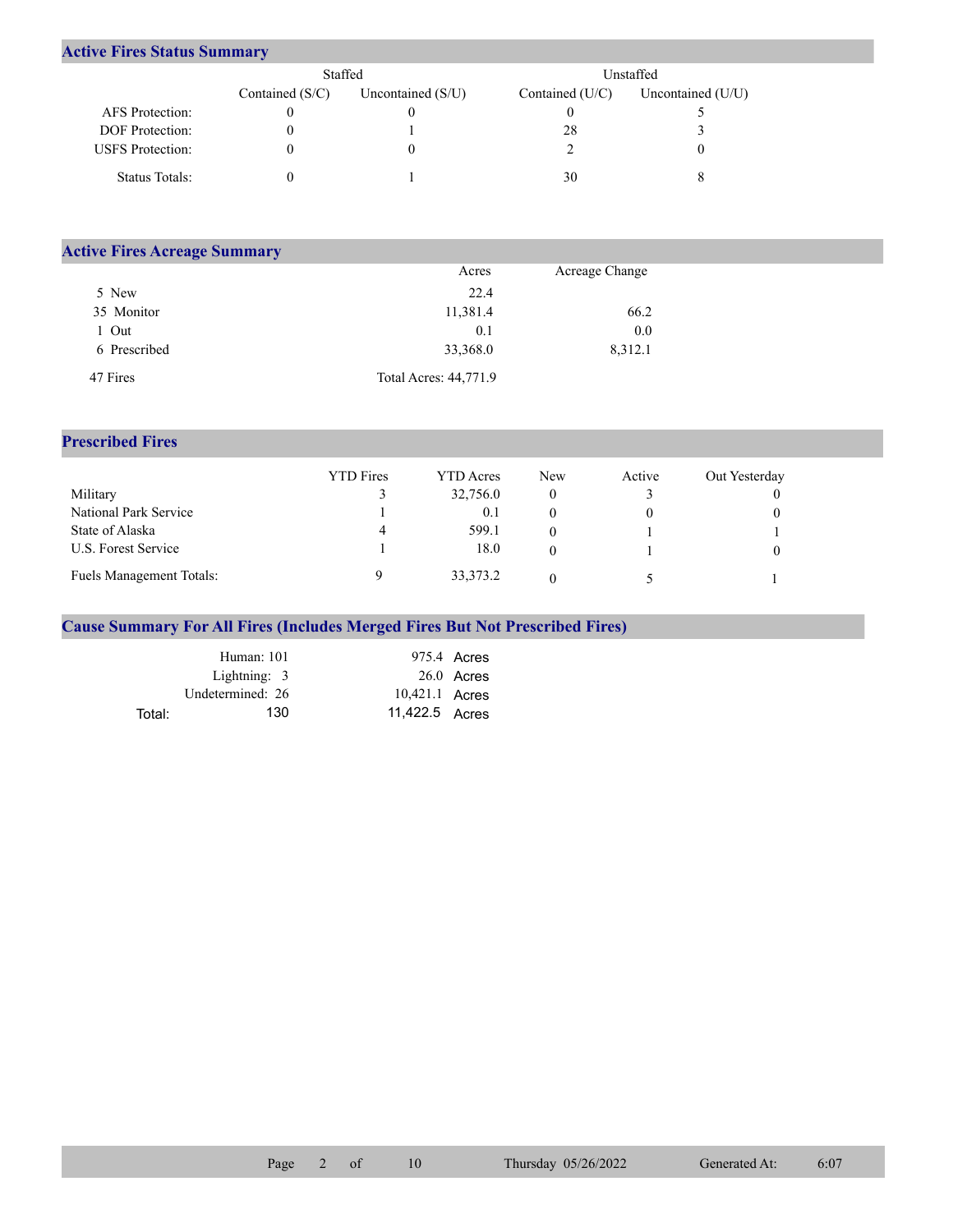| <b>New</b>                                                                                                                                                                                                                                                                                                                                                                                                                                                                                                                                                                                                                                                                                                                                                                                                                                            |              | Count: 5                               | Acres: 22.4       |                      |                                         |  |                       |                     |
|-------------------------------------------------------------------------------------------------------------------------------------------------------------------------------------------------------------------------------------------------------------------------------------------------------------------------------------------------------------------------------------------------------------------------------------------------------------------------------------------------------------------------------------------------------------------------------------------------------------------------------------------------------------------------------------------------------------------------------------------------------------------------------------------------------------------------------------------------------|--------------|----------------------------------------|-------------------|----------------------|-----------------------------------------|--|-----------------------|---------------------|
| Daily Report From: 05/25                                                                                                                                                                                                                                                                                                                                                                                                                                                                                                                                                                                                                                                                                                                                                                                                                              |              | Lat: 59 44.1333                        | Status: U/C       |                      | Acres: 0.1                              |  | 0.1 Acreage On 05/25  | Option: Critical    |
| 203138                                                                                                                                                                                                                                                                                                                                                                                                                                                                                                                                                                                                                                                                                                                                                                                                                                                |              | Lon: 151 17.1750<br>Owner: Private     | Unit:             | <b>AKPRI-Private</b> | Start Date: 05/25                       |  | Area: KKS             |                     |
| 138                                                                                                                                                                                                                                                                                                                                                                                                                                                                                                                                                                                                                                                                                                                                                                                                                                                   |              | Name: Hutler                           |                   |                      |                                         |  |                       | Cause: Human        |
| At 1811, KESA toned out an outside fire that was burning in grass and slash. DOF and VFD resources responded and once<br>on scene the fire was sized up to be a 10 x 20 grass fire. Resources took full suppression action. Fire was called contained<br>and controlled.                                                                                                                                                                                                                                                                                                                                                                                                                                                                                                                                                                              |              |                                        |                   |                      |                                         |  |                       |                     |
| Daily Report From: 05/25                                                                                                                                                                                                                                                                                                                                                                                                                                                                                                                                                                                                                                                                                                                                                                                                                              |              |                                        |                   |                      |                                         |  | 0.9 Acreage On 05/25  |                     |
| PNW <sub>0</sub>                                                                                                                                                                                                                                                                                                                                                                                                                                                                                                                                                                                                                                                                                                                                                                                                                                      |              | Lat: $64\,53.1100$                     | Status: U/C       |                      | Acres: 0.9                              |  |                       | Option: Critical    |
| 211137<br><b>PNPNW0</b>                                                                                                                                                                                                                                                                                                                                                                                                                                                                                                                                                                                                                                                                                                                                                                                                                               |              | Lon: $14753.2000$<br>Owner: Private    | Unit:             | <b>AKPRI-Private</b> | Start Date: 05/25                       |  | Area: FAS             |                     |
| 137                                                                                                                                                                                                                                                                                                                                                                                                                                                                                                                                                                                                                                                                                                                                                                                                                                                   |              | Name: Lawlor                           |                   |                      |                                         |  |                       | Cause: Human        |
| At 1600 a private citizen reported a wildfire near Yankovich. F-67, 71, 70, 67, H-230, H-5KA, A/A and Chena Hot Shots<br>responded as well as multiple UaF FD engines and tenders. The fire had multiple spots which combined for 0.9 acres. Fire<br>was contained at 1700. At 2115 the fire was grided and no smoke was found. Fire will be monitored.                                                                                                                                                                                                                                                                                                                                                                                                                                                                                               |              |                                        |                   |                      |                                         |  |                       |                     |
| Daily Report From: 05/25                                                                                                                                                                                                                                                                                                                                                                                                                                                                                                                                                                                                                                                                                                                                                                                                                              |              |                                        |                   |                      |                                         |  | 0.1 Acreage On 05/25  |                     |
| 201136                                                                                                                                                                                                                                                                                                                                                                                                                                                                                                                                                                                                                                                                                                                                                                                                                                                |              | Lat: $61\,32.4000$<br>Lon: 149 31.4200 | Status: Out 05/25 |                      | Acres: 0.1<br>Start Date: 05/25         |  | Area: MSS             | Option: Critical    |
| 136                                                                                                                                                                                                                                                                                                                                                                                                                                                                                                                                                                                                                                                                                                                                                                                                                                                   |              | Owner: Private<br>Name: Loussac        | Unit:             | <b>AKPRI-Private</b> |                                         |  | Cause:                | Undetermined        |
| 911 reported a small grass fire to Forestry. One engine responded, fire was contained, controlled and called out.                                                                                                                                                                                                                                                                                                                                                                                                                                                                                                                                                                                                                                                                                                                                     |              |                                        |                   |                      |                                         |  |                       |                     |
| Daily Report From: 05/25                                                                                                                                                                                                                                                                                                                                                                                                                                                                                                                                                                                                                                                                                                                                                                                                                              |              |                                        |                   |                      |                                         |  | 8.0 Acreage On 05/25  |                     |
| PNV8                                                                                                                                                                                                                                                                                                                                                                                                                                                                                                                                                                                                                                                                                                                                                                                                                                                  |              | Lat: 64 17.1170                        | Status: U/C       |                      | Acres: 8.0                              |  |                       | Option: Critical    |
| 212135                                                                                                                                                                                                                                                                                                                                                                                                                                                                                                                                                                                                                                                                                                                                                                                                                                                |              | Lon: 146 07.1250                       |                   |                      | Start Date: 05/25                       |  | Area: DAS             |                     |
| PNPNV8<br>135                                                                                                                                                                                                                                                                                                                                                                                                                                                                                                                                                                                                                                                                                                                                                                                                                                         | Owner: State | Name: Shaw Creek                       | Unit:             |                      | <b>AKDNS-AK Dept. Natural Resources</b> |  |                       | Cause: Undetermined |
| Delta Engine 71 spotted a grey smoke by POGO mine at 1520 while on patrol. Delta Engines 64, 71, 72, and Forest 1                                                                                                                                                                                                                                                                                                                                                                                                                                                                                                                                                                                                                                                                                                                                     |              |                                        |                   |                      |                                         |  |                       |                     |
| responded and found an 8-acre fire in critical protection zone. Fire was controlled and contained at 1620. It will be monitored.                                                                                                                                                                                                                                                                                                                                                                                                                                                                                                                                                                                                                                                                                                                      |              |                                        |                   |                      |                                         |  |                       |                     |
| Daily Report From: 05/25                                                                                                                                                                                                                                                                                                                                                                                                                                                                                                                                                                                                                                                                                                                                                                                                                              |              |                                        |                   |                      |                                         |  | 13.3 Acreage On 05/25 |                     |
| PNV1                                                                                                                                                                                                                                                                                                                                                                                                                                                                                                                                                                                                                                                                                                                                                                                                                                                  |              | Lat: 59 50.9380                        | Status: S/U       |                      | Acres: 13.3                             |  |                       | Option: Critical    |
| 203134                                                                                                                                                                                                                                                                                                                                                                                                                                                                                                                                                                                                                                                                                                                                                                                                                                                |              | Lon: 150 58.3750                       | Personnel: 33     |                      | Start Date: 05/25                       |  |                       | Area: KKS           |
| PNPNV1<br>134                                                                                                                                                                                                                                                                                                                                                                                                                                                                                                                                                                                                                                                                                                                                                                                                                                         | Owner: State | Name: Caribou                          | Unit:             |                      | <b>AKDNS-AK Dept. Natural Resources</b> |  | Cause:                | Undetermined        |
|                                                                                                                                                                                                                                                                                                                                                                                                                                                                                                                                                                                                                                                                                                                                                                                                                                                       |              |                                        |                   |                      |                                         |  |                       |                     |
| Call came into dispatch from private party, reporting a column of smoke near the Fox River area, mile 18 of East End Road.<br>DOF engine responded, along with VFD engines. Helicopter was launched and once column was in sight, requested Pioneer<br>Peak to respond. Access to fire was limited to air resources. Helicopter 3SH requested a Tanker, 3 Firebosses, one load of<br>jumpers, Air Attack and two more CWN helicopters for bucket work. The fire was plotted on Critical land, threatening 27<br>structures within a mile radius. Fire was 100% active, burning in beetle kill, black spruce and grass, approximately 2 acres in<br>size. T-540, T-52, 5AK as AA, FB 208/209, J-92 with 12 smokejumpers, and two CWN helicopters responded. Pioneer Peak<br>and the 12 jumpers stayed on the line and containment was 20% by midnight. |              |                                        |                   |                      |                                         |  |                       |                     |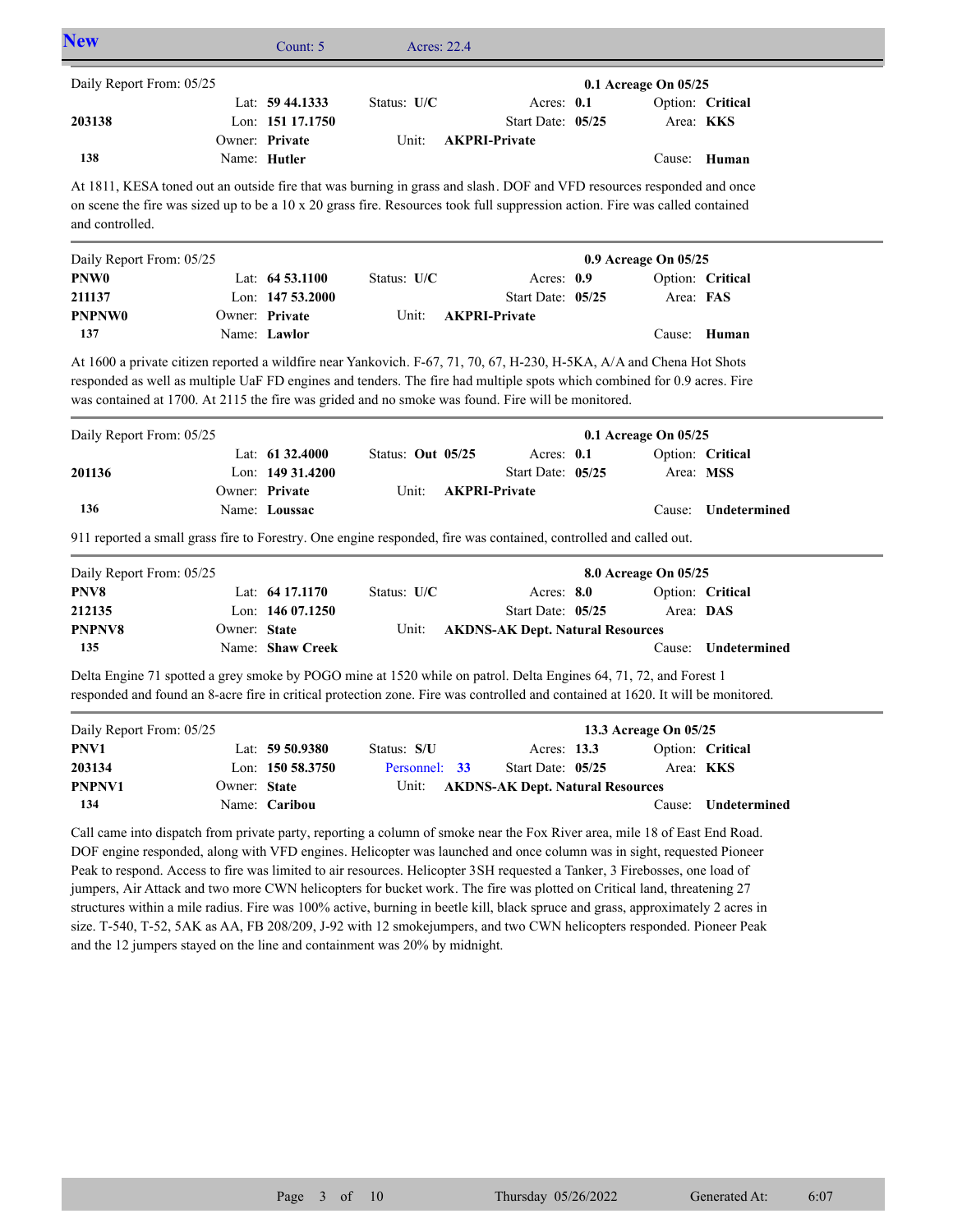| <b>Monitor</b><br>Acres: 11,381.4<br>Acreage Change: 111.2<br>Count: $352$ |  |
|----------------------------------------------------------------------------|--|
|----------------------------------------------------------------------------|--|

| Last Report: 05/23 |                   |                                        |             | No Acreage Change Since 05/22                                            |
|--------------------|-------------------|----------------------------------------|-------------|--------------------------------------------------------------------------|
| 201131             |                   | Lat: 61 05.1517<br>Lon: 149 46.1883    | Status: U/C | Acres: 0.8<br>Option: Critical<br>Start Date: 05/22<br>Area: MSS         |
| 131                |                   | Owner: Private<br>Name: Zircon         | Unit:       | <b>AKPRI-Private</b><br>Cause: Human                                     |
| Last Report: 05/22 |                   |                                        |             | 1.0 Acreage On 05/22                                                     |
| 211125             |                   | Lat: $6448.2400$<br>Lon: $14734.0600$  | Status: U/C | Acres: $1.0$<br>Option: Critical<br>Area: FAS<br>Start Date: 05/22       |
|                    | Owner: State      |                                        | Unit:       | <b>AKDNS-AK Dept. Natural Resources</b>                                  |
| 125                |                   | Name: Badger Rd                        |             | Cause:<br>Human                                                          |
| Last Report: 05/22 |                   |                                        |             | 0.2 Acreage On 05/22                                                     |
| 201124             |                   | Lat: 61 36.0300<br>Lon: $14907.8500$   | Status: U/C | Acres: $0.2$<br>Option: Critical<br>Start Date: 05/22<br>Area: MSS       |
|                    |                   | Owner: Private                         | Unit:       | <b>AKPRI-Private</b>                                                     |
| 124                |                   | Name: 901 PWH                          |             | Undetermined<br>Cause:                                                   |
| Last Report: 05/24 |                   |                                        |             | No Acreage Change Since 05/23                                            |
|                    |                   | Lat: $61\,34.7150$<br>Lon: 149 29.3150 | Status: U/U | Acres: 0.1<br>Option: Critical<br>Start Date: 05/21                      |
| 201122             | Owner: State      |                                        | Unit:       | Area: MSS<br><b>AKDTS-AK Dept. Transportation</b>                        |
| 122                |                   | Name: Foggy Fire                       |             | Cause: Human                                                             |
| Last Report: 05/22 |                   |                                        |             | No Acreage Change Since 05/21                                            |
| PNC3               |                   | Lat: 64 55.7604                        | Status: U/U | Acres: 8.0<br>Option: Modified                                           |
| PDPNC3             |                   | Lon: 161 11.3520<br>Owner: ANCSA       | Unit:       | Start Date: 05/21<br>Area: GAD<br><b>AKVLN-Koyuk Native Corporation</b>  |
| 121                |                   | Name: Koyuk Dump                       |             | Cause: Human                                                             |
| Last Report: 05/21 |                   |                                        |             | 0.3 Acreage On 05/21                                                     |
| PNC <sub>2</sub>   |                   | Lat: $6440.7244$                       | Status: U/U | Acres: $0.3$<br>Option: Limited                                          |
| PDPNC2             | Owner: <b>DOD</b> | Lon: $14635.0520$                      | Unit:       | Start Date: 05/21<br>Area: MID<br><b>AKFWQ-Fort Wainwright, Yukon TA</b> |
| 120                |                   | Name: Stuart Draw                      |             | Cause: Human                                                             |
| Last Report: 05/21 |                   |                                        |             | 15.0 Acreage On 05/21                                                    |
| PNB9               |                   | Lat: 64 41.5467                        | Status: U/U | Acres: 15.0<br>Option: Limited                                           |
| PDPNB9             | Owner: DOD        | Lon: 146 34.3617                       | Unit:       | Start Date: 05/21<br>Area: MID<br><b>AKFWQ-Fort Wainwright, Yukon TA</b> |
| 117                |                   | Name: Stuart Creek                     |             | Cause: Human                                                             |
| Last Report: 05/22 |                   |                                        |             | No Acreage Change Since 05/21                                            |
| PNB <sub>5</sub>   |                   | Lat: 61 42.1467                        | Status: U/C | Option: Critical<br>Acres: $5.1$                                         |
| 201116             |                   | Lon: 149 00.9550<br>Owner: Private     | Unit:       | Start Date: 05/21<br>Area: MSS<br><b>AKPRI-Private</b>                   |
| 116                |                   | Name: All Elks Road                    |             | Undetermined<br>Cause:                                                   |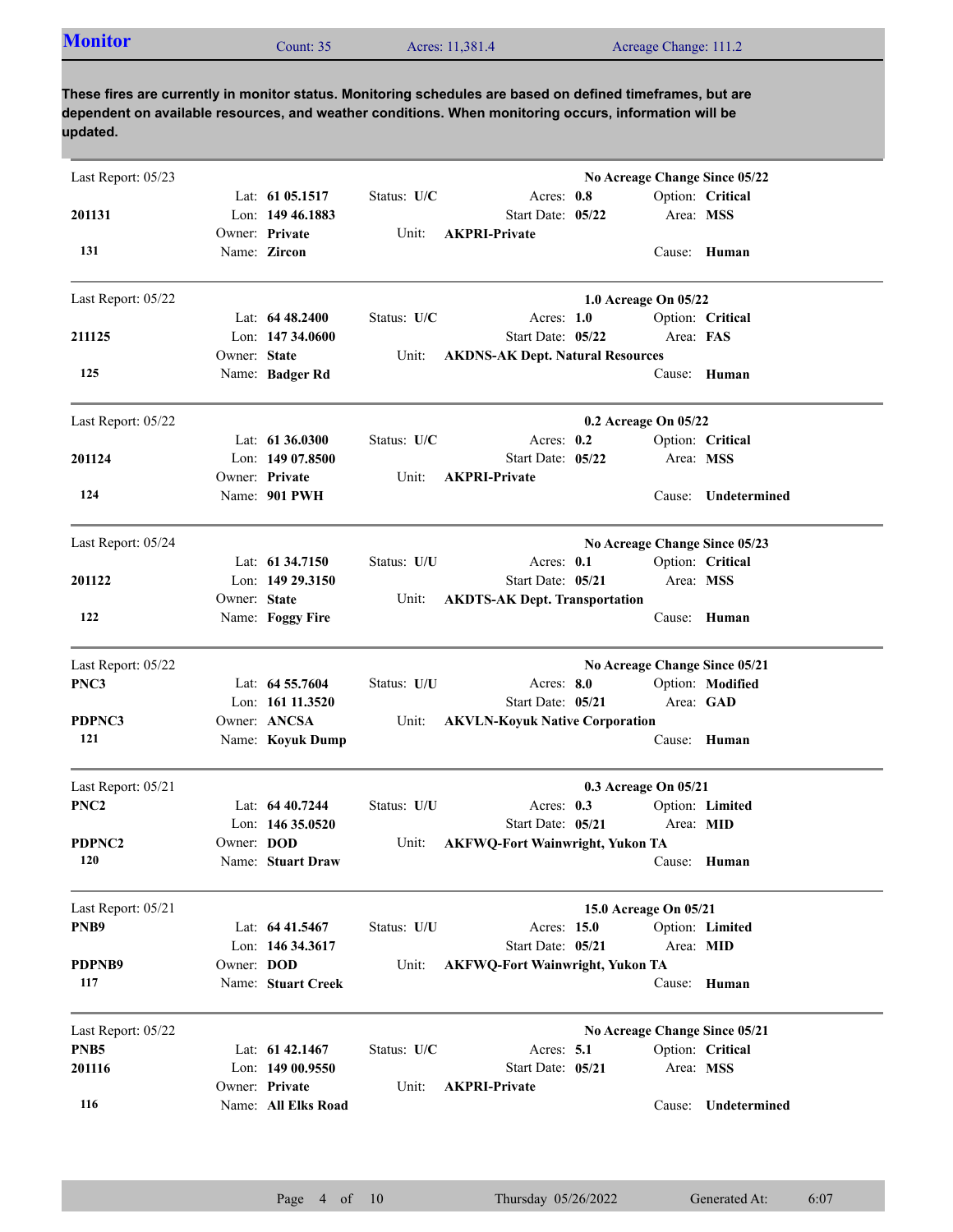| <b>Monitor</b><br>Acres: 11,381.4<br>Acreage Change: 111.2<br>Count: $35$ |  |
|---------------------------------------------------------------------------|--|
|---------------------------------------------------------------------------|--|

| Last Report: 05/21 |              |                                         |             |                                                     | 0.1 Acreage On 05/21 |              |                                 |
|--------------------|--------------|-----------------------------------------|-------------|-----------------------------------------------------|----------------------|--------------|---------------------------------|
|                    |              | Lat: $6029.8310$                        | Status: U/C | Acres: 0.1                                          |                      |              | Option: Critical                |
| 203115             | Owner: State | Lon: 151 00.8780                        |             | Start Date: 05/21                                   |                      | Area: KKS    |                                 |
| 115                |              | Name: Ski Boot                          | Unit:       | <b>AKDNS-AK Dept. Natural Resources</b>             |                      |              | Cause: Human                    |
| Last Report: 05/21 |              |                                         |             |                                                     |                      |              | No Acreage Change Since 05/20   |
|                    |              | Lat: $59\,31.5960$                      | Status: U/C | Acres: 0.1                                          |                      | Option: Full |                                 |
| 203113             |              | Lon: 151 26.3920                        |             | Start Date: 05/20                                   |                      | Area: KKS    |                                 |
| 113                |              | Owner: Private<br>Name: Sadie Cove      | Unit:       | <b>AKPRI-Private</b>                                |                      |              | Cause: Human                    |
| Last Report: 05/20 |              |                                         |             |                                                     | 0.3 Acreage On 05/20 |              |                                 |
|                    |              | Lat: $6507.2890$                        | Status: U/C | Acres: 0.3                                          |                      |              | Option: Critical                |
| 211112             |              | Lon: 147 40.3090                        |             | Start Date: 05/20                                   |                      | Area: FAS    |                                 |
| 112                |              | Owner: Private<br>Name: Poker Creek     | Unit:       | <b>AKPRI-Private</b>                                |                      |              | Cause: Undetermined             |
| Last Report: 05/20 |              |                                         |             |                                                     | 0.1 Acreage On 05/20 |              |                                 |
|                    |              | Lat: $63\,53.7350$                      | Status: U/C | Acres: 0.1                                          |                      |              | Option: Limited                 |
| 212111             |              | Lon: $14508.1200$                       |             | Start Date: 05/20                                   |                      | Area: DAS    |                                 |
|                    | Owner: State |                                         | Unit:       | <b>AKDNS-AK Dept. Natural Resources</b>             |                      |              |                                 |
| 111                |              | Name: Barley Way                        |             |                                                     |                      | Cause:       | Undetermined                    |
| Last Report: 05/24 |              |                                         |             |                                                     |                      |              | No Acreage Change Since 05/23   |
|                    |              | Lat: $6200.4200$                        | Status: U/C | Acres: $3.2$                                        |                      |              | Option: Critical                |
| 201110             |              | Lon: 149 57.8800<br>Owner: Private      |             | Start Date: 05/20<br><b>AKPRI-Private</b>           |                      | Area: MSS    |                                 |
| 110                |              | Name: Caswell Lakes                     | Unit:       |                                                     |                      | Cause:       | Undetermined                    |
| Last Report: 05/20 |              |                                         |             |                                                     | 0.1 Acreage On 05/20 |              |                                 |
| PM9B               |              | Lat: $6505.8410$                        | Status: U/U | Acres: $0.1$                                        |                      |              | Option: Limited                 |
|                    |              | Lon: 141 38.3700                        |             | Start Date: 05/20                                   |                      |              | Area: UYD                       |
| PDPM9B             | Owner: NPS   |                                         | Unit:       | <b>AKYCP-Yukon-Charley Rivers National Preserve</b> |                      |              |                                 |
| 109                |              | Name: Trout Creek                       |             |                                                     |                      |              | Cause: Lightning                |
| Last Report: 05/23 |              |                                         |             |                                                     |                      |              | 25.7 Acreage Change Since 05/20 |
| PM9D               |              | Lat: 65 01.5850                         | Status: U/U | Acres: 25.8                                         |                      |              | Option: Modified                |
|                    |              | Lon: 141 14.8017                        |             | Start Date: 05/20                                   |                      |              | Area: UYD                       |
| PDPM9D<br>108      |              | Owner: ANCSA<br>Name: Windfall Mountain | Unit:       | <b>AKDYN-Doyon, Limited</b>                         |                      |              |                                 |
|                    |              |                                         |             |                                                     |                      |              | Cause: Lightning                |
| Last Report: 05/21 |              |                                         |             |                                                     |                      |              | 0.8 Acreage Change Since 05/20  |
| <b>PM74</b>        |              | Lat: 62 58.8490                         | Status: U/C | Acres: 1.8                                          |                      | Option: Full |                                 |
| 204107             |              | Lon: 156 05.8460                        |             | Start Date: 05/19                                   |                      |              | Area: SWS                       |
| PNPM74<br>107      |              | Owner: ANCSA                            | Unit:       | <b>AKVLN-MTNT, Limited</b>                          |                      |              |                                 |
|                    |              | Name: Takotna Dump                      |             |                                                     |                      | Cause:       | Undetermined                    |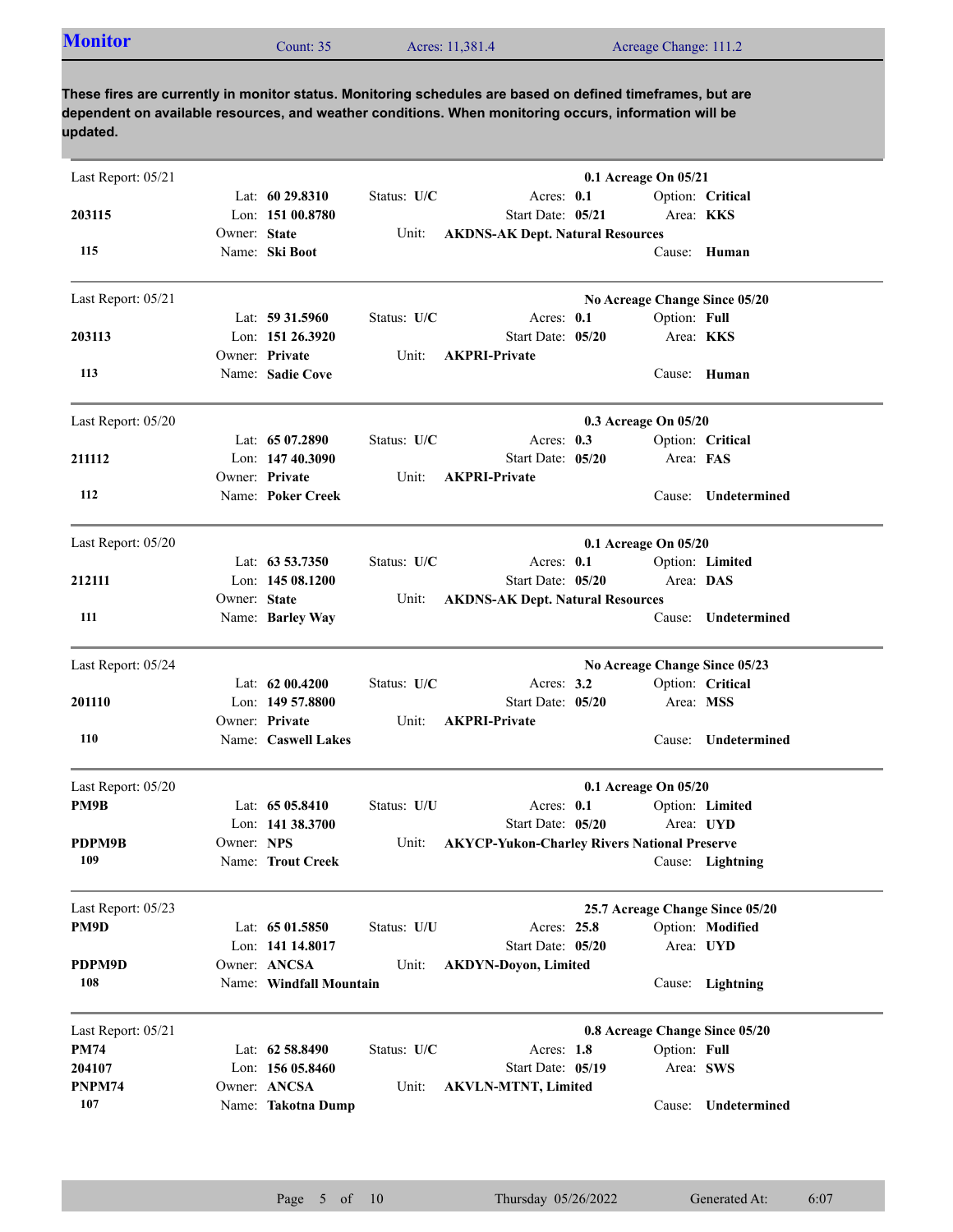|  | <b>Monitor</b><br>Acres: 11,381.4<br>Acreage Change: 111.2<br>Count: $352$ |
|--|----------------------------------------------------------------------------|
|--|----------------------------------------------------------------------------|

| Last Report: 05/19 |              |                          |             |                                         | 0.1 Acreage On 05/19 |              |                                 |
|--------------------|--------------|--------------------------|-------------|-----------------------------------------|----------------------|--------------|---------------------------------|
| <b>PM70</b>        |              | Lat: $61\,35.0700$       | Status: U/C | Acres: 0.1                              |                      |              | Option: Critical                |
| 201106             |              | Lon: 149 23.7110         |             | Start Date: 05/19                       |                      | Area: MSS    |                                 |
| PNPM70             |              | Owner: Private           | Unit:       | <b>AKPRI-Private</b>                    |                      |              |                                 |
| 106                |              | Name: Happy Fire         |             |                                         |                      |              | Cause: Human                    |
| Last Report: 05/24 |              |                          |             |                                         |                      |              | No Acreage Change Since 05/22   |
| <b>PM75</b>        |              | Lat: $64,50,4600$        | Status: U/C | Acres: $5.0$                            |                      |              | Option: Critical                |
| 211104             |              | Lon: 147 46.1700         |             | Start Date: 05/19                       |                      | Area: FAS    |                                 |
| PNPM75             | Owner: State |                          | Unit:       | <b>AKAKS-Alaska Railroad</b>            |                      |              |                                 |
| 104                |              | Name: Chena Landing Loop |             |                                         |                      |              | Cause: Human                    |
| Last Report: 05/19 |              |                          |             |                                         |                      |              | No Acreage Change Since 05/18   |
| PM7S               |              | Lat: $59\,48.9260$       | Status: U/C | Acres: $1.5$                            |                      |              | Option: Critical                |
| 203101             |              | Lon: $15105.4650$        |             | Start Date: 05/18                       |                      |              | Area: <b>KKS</b>                |
| <b>PNPM7S</b>      |              | Owner: Private           | Unit:       | <b>AKPRI-Private</b>                    |                      |              |                                 |
| 101                |              | Name: Olia Court         |             |                                         |                      |              | Cause: Human                    |
| Last Report: 05/18 |              |                          |             |                                         | 0.1 Acreage On 05/18 |              |                                 |
|                    |              | Lat: $60\,28.3740$       | Status: U/C | Acres: $0.1$                            |                      |              | Option: Critical                |
| 203100             |              | Lon: 151 10.5300         |             | Start Date: 05/18                       |                      |              | Area: KKS                       |
|                    |              | Owner: Private           | Unit:       | <b>AKPRI-Private</b>                    |                      |              |                                 |
| 100                | Name: Jones  |                          |             |                                         |                      |              | Cause: Human                    |
| Last Report: 05/18 |              |                          |             |                                         |                      |              | No Acreage Change Since 05/17   |
|                    |              | Lat: 60 31.9040          | Status: U/C | Acres: 0.1                              |                      |              | Option: Critical                |
| 203099             |              | Lon: 150 47.9930         |             | Start Date: 05/17                       |                      |              | Area: <b>KKS</b>                |
|                    |              | Owner: Private           | Unit:       | <b>AKPRI-Private</b>                    |                      |              |                                 |
| 099                | Name: Adele  |                          |             |                                         |                      |              | Cause: Human                    |
| Last Report: 05/20 |              |                          |             |                                         |                      |              | -0.2 Acreage Change Since 05/17 |
| PM5N               |              | Lat: 61 35,9646          | Status: U/C | Acres: 0.3                              |                      |              | Option: Critical                |
| 201097             |              | Lon: 149 25.1364         |             | Start Date: 05/17                       |                      | Area: MSS    |                                 |
|                    |              | Owner: Private           | Unit:       | <b>AKPRI-Private</b>                    |                      |              |                                 |
| 097                | Name: Nina   |                          |             |                                         |                      | $\sim$       | Cause: Human                    |
| Last Report: 05/20 |              |                          |             |                                         |                      |              | No Acreage Change Since 05/19   |
| PM5M               |              | Lat: 58 36.4200          | Status: U/C | Acres: 24.3                             |                      |              | Option: Unplanned               |
| 204096             |              | Lon: $15957.9600$        |             | Start Date: 05/17                       |                      |              | Area: SWS                       |
| PNPM5M             | Owner: State |                          | Unit:       | <b>AKDNS-AK Dept. Natural Resources</b> |                      |              |                                 |
| 096                |              | Name: Walrus Islands     |             |                                         |                      | Cause:       | Undetermined                    |
| Last Report: 05/19 |              |                          |             |                                         |                      |              | No Acreage Change Since 05/18   |
|                    |              | Lat: 62 23.1017          | Status: U/C | Acres: 2.0                              |                      | Option: Full |                                 |
| 201095             |              | Lon: 149 47.9617         |             | Start Date: 05/17                       |                      | Area: MSS    |                                 |
|                    |              | Owner: Private           | Unit:       | <b>AKPRI-Private</b>                    |                      |              |                                 |
| 095                |              | Name: N. Fork Talkeetna  |             |                                         |                      | Cause:       | Undetermined                    |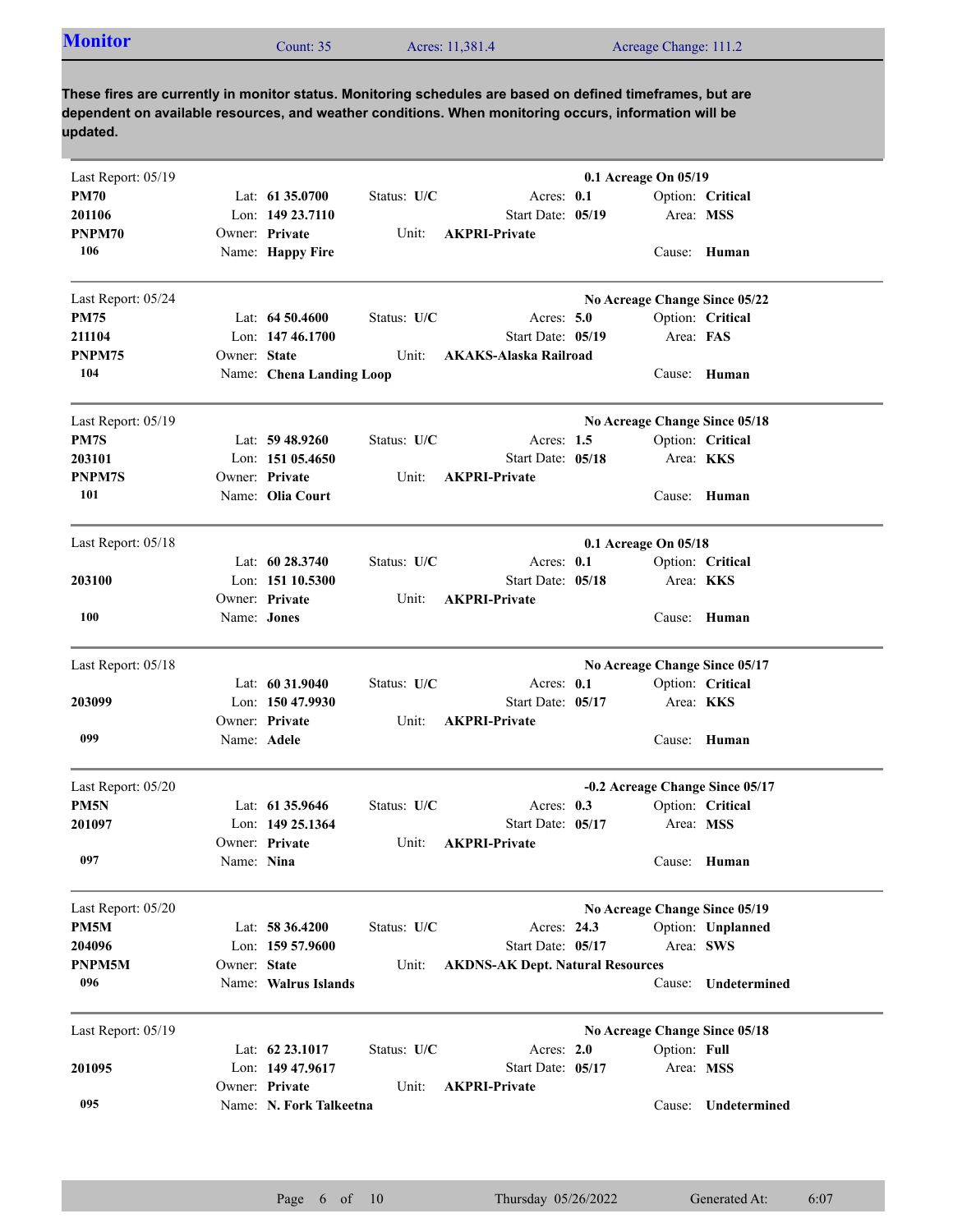| <b>Monitor</b><br>Acres: 11,381.4<br>Acreage Change: 111.2<br>Count: $35^{\circ}$ |  |
|-----------------------------------------------------------------------------------|--|
|-----------------------------------------------------------------------------------|--|

| Last Report: 05/16 |                   |                                   |             |                                          | 29.2 Acreage On 05/16 |                  |                                 |
|--------------------|-------------------|-----------------------------------|-------------|------------------------------------------|-----------------------|------------------|---------------------------------|
| <b>PM38</b>        |                   | Lat: $59\,42.6226$                | Status: U/C | Acres: 29.2                              |                       | Option: Full     |                                 |
| 204090             |                   | Lon: 161 53.2962                  |             | Start Date: 05/16                        |                       | Area: SWS        |                                 |
| PNPM38             |                   | Owner: ANCSA                      | Unit:       | <b>AKVLN-Qanirtuuq, Incorporated</b>     |                       |                  |                                 |
| 090                |                   | Name: Arolik                      |             |                                          |                       |                  | Cause: Undetermined             |
| Last Report: 05/16 |                   |                                   |             |                                          | 0.1 Acreage On 05/16  |                  |                                 |
| <b>PM36</b>        |                   | Lat: $61\,30.5270$                | Status: U/C | Acres: 0.1                               |                       |                  | Option: Critical                |
| 201088             |                   | Lon: 149 39.5560                  |             | Start Date: 05/16                        |                       | Area: MSS        |                                 |
| PNPM36             |                   | Owner: Private                    | Unit:       | <b>AKPRI-Private</b>                     |                       |                  |                                 |
| 088                |                   | Name: Shearwater                  |             |                                          |                       | Cause:           | Undetermined                    |
| Last Report: 05/15 |                   |                                   |             |                                          | 0.5 Acreage On 05/15  |                  |                                 |
| PM2L               |                   | Lat: 57 50.7233                   | Status: U/C | Acres: $0.5$                             |                       | Option: Full     |                                 |
| 203084             |                   | Lon: 152 37.9833                  |             | Start Date: 05/15                        |                       | Area: <b>KKS</b> |                                 |
| PNPM2L             |                   | Owner: ANCSA                      | Unit:       | <b>AKVLN-Ouzinkie Native Corporation</b> |                       |                  |                                 |
| 084                |                   | Name: Antone Larsen               |             |                                          |                       |                  | Cause: Human                    |
| Last Report: 05/12 |                   |                                   |             |                                          | 0.2 Acreage On 05/12  |                  |                                 |
|                    |                   | Lat: $60\,27.8230$                | Status: U/C | Acres: $0.2$                             |                       |                  | Option: Critical                |
| 203079             |                   | Lon: 151 10.3720                  |             | Start Date: 05/12                        |                       | Area: <b>KKS</b> |                                 |
|                    | Owner: State      |                                   | Unit:       | <b>AKDNS-AK Dept. Natural Resources</b>  |                       |                  |                                 |
| 079                |                   | Name: Wendy Lane                  |             |                                          |                       | Cause:           | Human                           |
| Last Report: 05/18 |                   |                                   |             |                                          |                       |                  | 34.4 Acreage Change Since 05/17 |
|                    |                   | Lat: 51 57.2683                   | Status: U/U | Acres: 919.6                             |                       |                  | Option: Unplanned               |
| 204078             |                   | Lon: 176 38.7183                  |             | Start Date: 05/08                        |                       | Area: SWS        |                                 |
|                    | Owner: <b>DOD</b> |                                   | Unit:       | <b>AKNVQ-U.S. Navy</b>                   |                       |                  |                                 |
| 078                | Name: Adak        |                                   |             |                                          |                       |                  | Cause: Human                    |
| Last Report: 05/12 |                   |                                   |             |                                          | 0.1 Acreage On 05/12  |                  |                                 |
| PMS1               |                   | Lat: 61 43.9700                   | Status: U/C | Acres: 0.1                               |                       | Option: Full     |                                 |
| 201077             |                   | Lon: $14901.7300$                 |             | Start Date: 05/12                        |                       | Area: MSS        |                                 |
|                    | Owner: State      |                                   | Unit:       | <b>AKDNS-AK Dept. Natural Resources</b>  |                       |                  |                                 |
| 077                |                   | Name: Buffalo Mine Coal Seam 2022 |             |                                          |                       |                  | Cause: Lightning                |
| Last Report: 05/18 |                   |                                   |             |                                          |                       |                  | 1.3 Acreage Change Since 05/14  |
| PMR4               |                   | Lat: $5520.5650$                  | Status: U/C | Acres: 25.0                              |                       |                  | Option: Unplanned               |
| 204074             |                   | Lon: 160 26.0880                  |             | Start Date: 05/12                        |                       | Area: SWS        |                                 |
| PNPMR4             |                   | Owner: ANCSA                      | Unit:       | <b>AKVLN-Shumagin Corporation</b>        |                       |                  |                                 |
| 074                |                   | Name: Danger Point                |             |                                          |                       |                  | Cause: Undetermined             |
| Last Report: 05/12 |                   |                                   |             |                                          |                       |                  | 2.0 Acreage Change Since 05/11  |
|                    |                   | Lat: 57 42.9640                   | Status: U/C | Acres: $4.0$                             |                       |                  | Option: Critical                |
| 203071             |                   | Lon: $152\,36.0270$               |             | Start Date: 05/11                        |                       | Area: KKS        |                                 |
|                    |                   | Owner: County                     | Unit:       | <b>AKAKS-Kodiak Island Borough</b>       |                       |                  |                                 |
| 071                |                   | Name: Bell Flats                  |             |                                          |                       |                  | Cause: Human                    |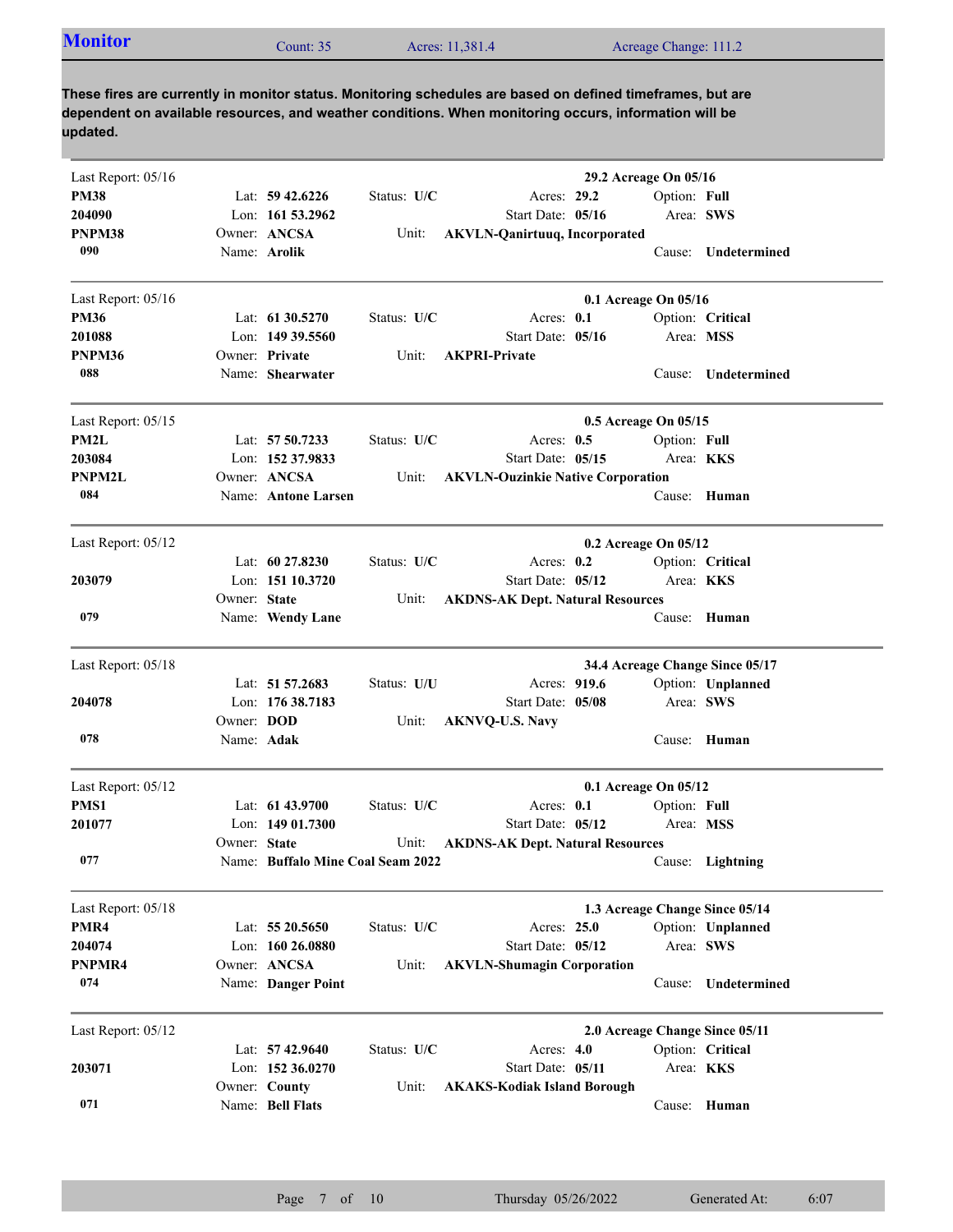| <b>Monitor</b><br>Acres: 11,381.4<br>Acreage Change: 111.2<br>`ount: 35 |  |
|-------------------------------------------------------------------------|--|
|-------------------------------------------------------------------------|--|

| Last Report: 05/21 |             |                           |               |                                                   |                 |              | No Acreage Change Since 05/18 |
|--------------------|-------------|---------------------------|---------------|---------------------------------------------------|-----------------|--------------|-------------------------------|
| PMG1               |             | Lat: $6029.7834$          | Status: $U/C$ | Acres: $4.3$                                      |                 |              | Option: Critical              |
| 231066             |             | Lon: $14947.3100$         |               | Start Date: 05/10                                 |                 | Area: CGF    |                               |
| P0PMG1             |             | Owner: County             | Unit:         | <b>AKAKS-Kenai Peninsula Borough</b>              |                 |              |                               |
| 066                |             | Name: Kenai Lake Overlook |               |                                                   |                 | Cause:       | Undetermined                  |
| Last Report: 05/11 |             |                           |               |                                                   |                 |              | No Acreage Change Since 05/10 |
| PL8P               |             | Lat: 60 29.5458           | Status: $U/C$ | Acres: $0.5$                                      |                 | Option: Full |                               |
| 232057             |             | Lon: 149 59.2440          |               | Start Date: 05/08                                 |                 | Area: CGF    |                               |
| P0PL8P             | Owner: USFS |                           | Unit:         | <b>AKCGF-Chugach National Forest</b>              |                 |              |                               |
| 057                |             | Name: West Juneau         |               |                                                   |                 | Cause:       | Human                         |
| Last Report: 05/23 |             |                           |               |                                                   |                 |              | No Acreage Change Since 04/26 |
| PKS1               |             | Lat: $60\,32.1500$        | Status: U/U   |                                                   | Acres: 10,302.5 |              | Option: Limited               |
| 204012             |             | Lon: $160\,54.7500$       |               | Start Date: $04/16$                               |                 | Area: SWS    |                               |
| <b>PNPKS1</b>      |             | Owner: USFWS              | Unit:         | <b>AKYDR-Yukon Delta National Wildlife Refuge</b> |                 |              |                               |
| 012                |             | Name: Kwethluk            |               |                                                   |                 | Cause:       | Undetermined                  |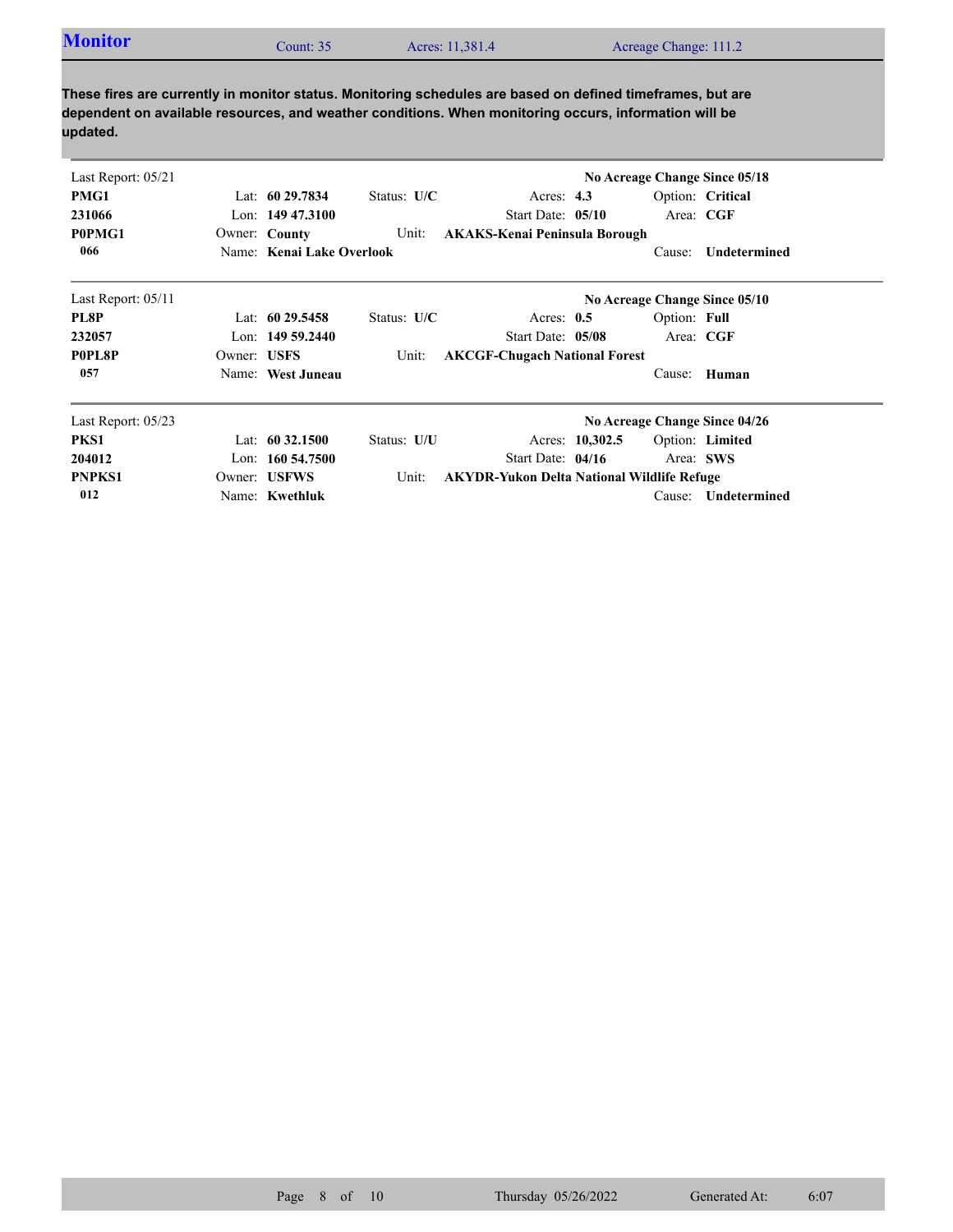| Out                      | Count: $1$        |                     | Acres: $0.1$ |                      | Acreage Change: 0.0           |                     |  |
|--------------------------|-------------------|---------------------|--------------|----------------------|-------------------------------|---------------------|--|
| Daily Report From: 05/25 |                   |                     |              |                      | No Acreage Change Since 05/22 |                     |  |
|                          | Lat: $62$ 19.2000 | Status: Out $05/25$ |              | Acres: $0.1$         | Option: Full                  |                     |  |
| 201126                   | Lon: $15012.4400$ |                     |              | Start Date: $05/22$  | Area: MSS                     |                     |  |
|                          | Owner: Private    | Unit:               |              | <b>AKPRI-Private</b> |                               |                     |  |
| 126                      | Name: Chulitna    |                     |              |                      | Cause:                        | <b>Undetermined</b> |  |

Engine crew checked the fire. No heat found. Calling fire out